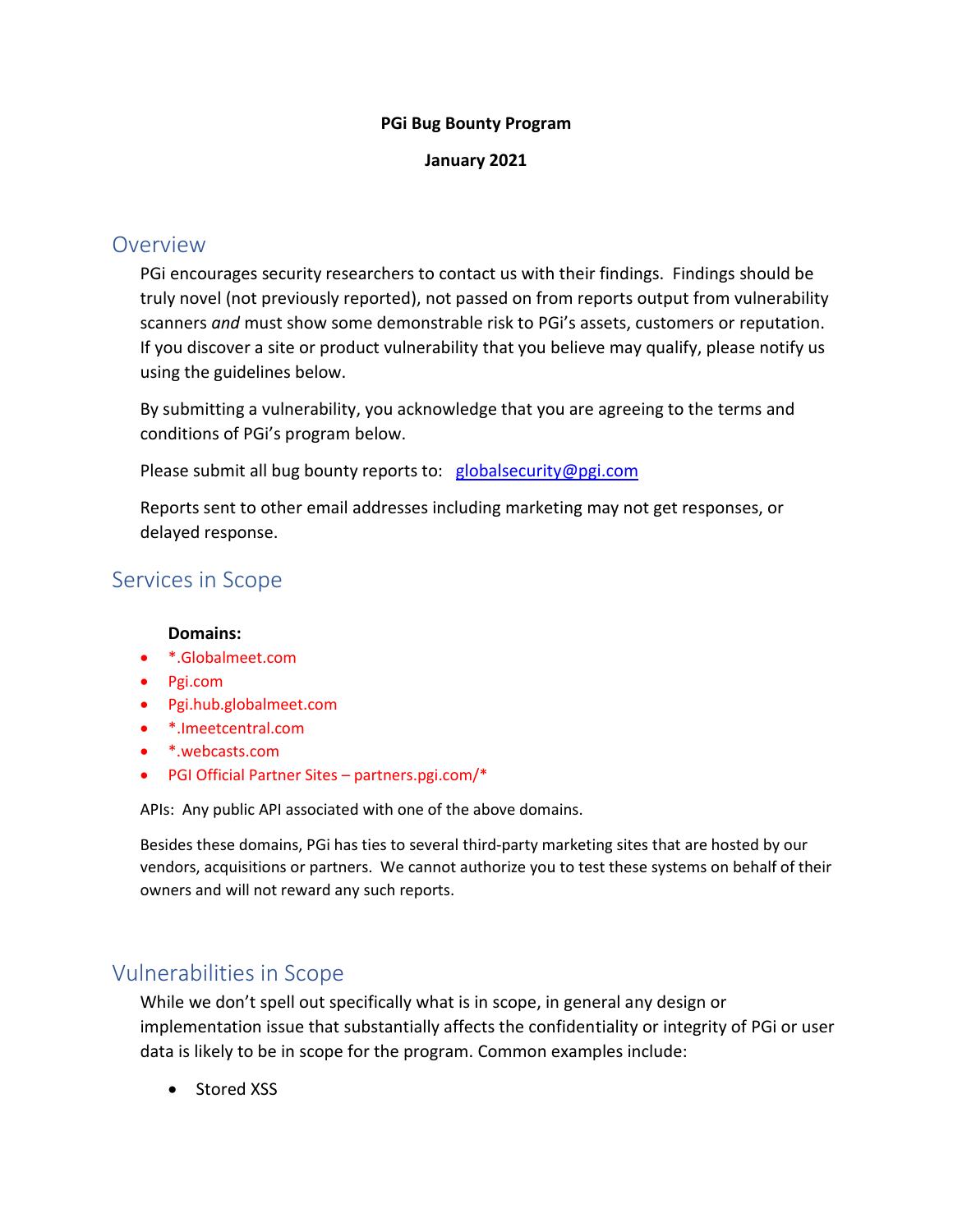- Authentication bypasses or weaknesses that could allow impersonation or account hijacking
- Injection vulnerabilities that can be leveraged into server-side execution or file system tampering
- Data exposure, of a sensitive nature

# Vulnerabilities out of Scope

Certain vulnerabilities are considered out-of-scope for the Bug Bounty Program. Those out-of-scope vulnerabilities include, but are not limited to:

- Vulnerabilities dependent upon social engineering techniques (e.g. shoulder attack, stealing devices, phishing, fraud, stolen credentials)
- Host Header
- Version disclosure in headers disclosures like versions of software running will only be accepted with a PoC showing how that may be exploitable.
- Missing Security headers such as X-XSS-protection, Content-Security-Policy, as these are easily bypassed and only valid to the extent that the browser enforces them.
- Denial of service (DOS)
- Self-XSS (User defined payload) XSS attacks should show more than a single user affecting their own account or trivial client-side rendering of HTML/JavaScript
- Login/logout CSRF
- Content spoofing without embedded links/HTML
- Vulnerabilities which require a jailbroken mobile device
- Clickjacking or iframe based attacks.
- Infrastructure vulnerabilities, including:
	- o Certificates/TLS/SSL related issues
	- o DNS issues (i.e. MX records, SPF records, etc.)
	- o Server configuration issues (i.e., open ports, TLS, etc.)
	- o Weak SSL Ciphers without a PoC on how that could be leveraged into a loss of confidentiality or sensitive data
- Most vulnerabilities within our sandbox, lab, QA or staging environments.
- Outdated web browsers: vulnerabilities contingent upon outdated or unpatched browsers will not be honored, including Internet Explorer versions prior to version 8
- Vulnerabilities involving active content such as web browser add-ons

# Code of Conduct

Please submit all vulnerabilities found during testing, at once. Submitting findings one by one, in a sequential fashion, is **not permitted** and will result in no bounty payment, or reduced payment for only the first submission.

Please include:

- Full description of the vulnerability being reported including the exploitability and impact
- Document all steps required to reproduce the exploit of the vulnerability
- Provide all: